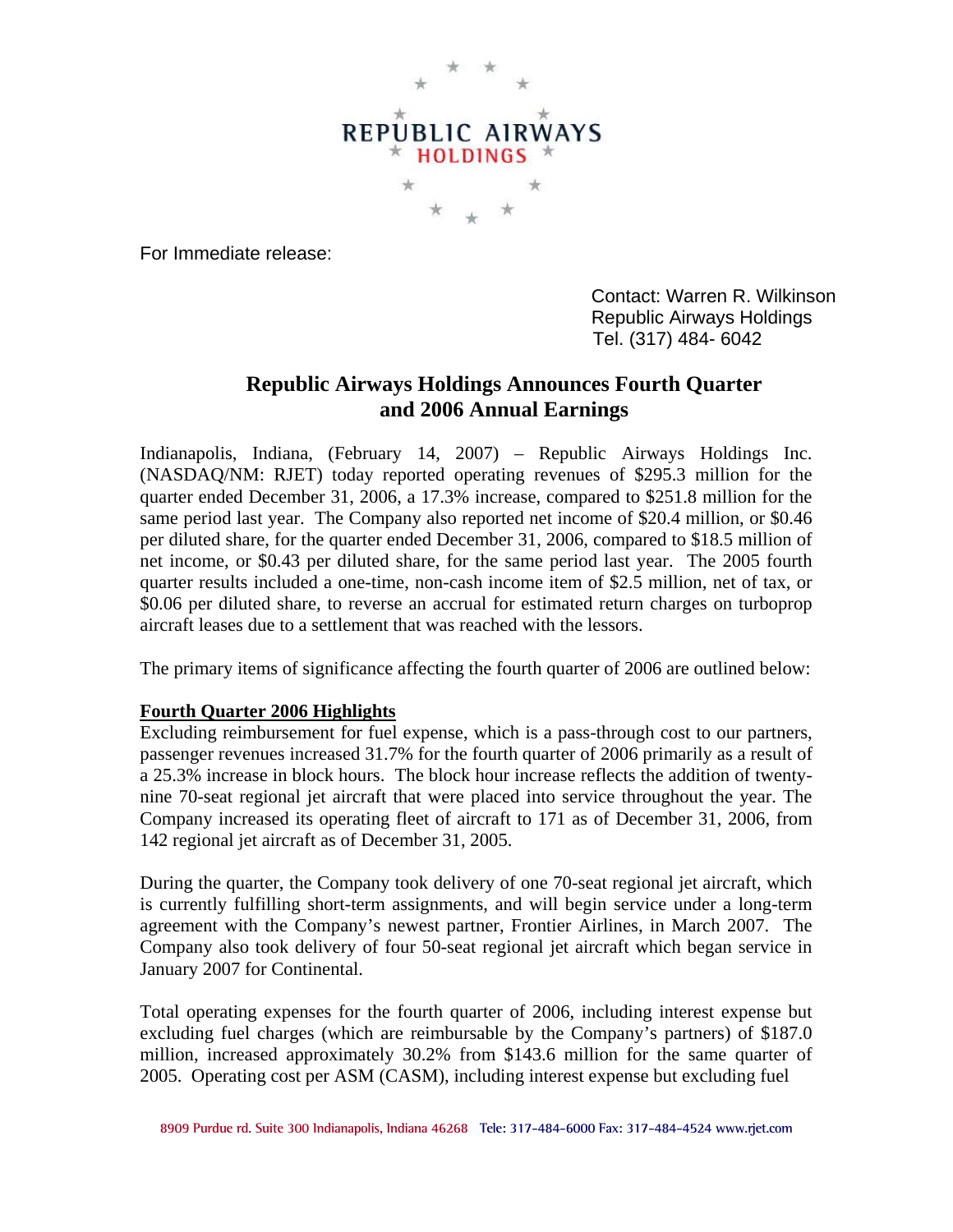decreased to 7.63 $\varphi$  from 7.75 $\varphi$  (or 7.97 $\varphi$  excluding the one-time benefit) in the prior year's fourth quarter. For the quarter, the Company reported a 32.2% increase in available seat miles (ASMs) to 2.45 billion ASMs, up from 1.85 billion ASMs during the same period last year.

# **Full Year 2006 Highlights**

For the full year ended December 31, 2006, operating revenues increased 26.3% to \$1.14 billion, compared to \$0.91 billion for the same period last year. The Company also reported net income of \$79.5 million for 2006, or \$1.82 per diluted share.

Net income improved 31.1% compared to \$60.7 million, or \$1.66 per diluted share, in 2005. Weighted average diluted common shares outstanding increased from 36.5 million to 43.6 million, or 19.3% as a result of the Company's follow on offerings of common stock in February and July 2005.

Total ASMs for 2006 increased 39.6% from 2005 to 9.2 billion and block hours increased 20.0% from 2005 to over 556,000 in 2006. During the year, the Company placed into service twenty-nine 70-seat regional jet aircraft. Operating cost per ASM (CASM), including interest expense but excluding fuel decreased to 7.60 $\varphi$  in 2006 from 8.10 $\varphi$  in 2005.

# **Balance Sheet Information**

At December 31, 2006, the Company had \$195.5 million in cash and marketable securities compared to \$162.0 million as of December 31, 2005. The Company entered into a debt financing arrangement for the one new 70-seat regional jet aircraft delivered during the quarter and short-term leases for the four 50-seat aircraft delivered during the quarter. The Company's long-term debt increased to \$1.57 billion as of December 31, 2006, compared to \$1.41 billion at December 31, 2005. The Company has significant long-term lease obligations that are classified as operating leases and are not reflected as liabilities on the Company's consolidated balance sheets. At a 7.0% discount factor, the present value of these lease obligations was approximately \$734.1 million as of December 31, 2006.

### **Recent Developments**

On January 8, 2007, the Company began scheduled operations as Continental Express under a fixed-fee agreement in which the Company is expected to operate a total of fortyfour 50-seat aircraft by August 2007. Six aircraft entered service in January, including two of the 20 E145 aircraft that will be transitioned from US Airways.

On January 11, 2007, the Company announced that its Republic Airlines subsidiary was selected by Frontier Airlines Holdings, Inc. (NASDAQ:FRNT - News) to operate seventeen 76-seat Embraer 170 regional jets for Frontier Airlines beginning in March, 2007. Four of the 17 aircraft, which are currently in the Republic fleet but not allocated to a code-share partner, will be transitioned to Frontier in March and April of 2007. The remaining 13 aircraft will be funded by delivery positions available from Embraer.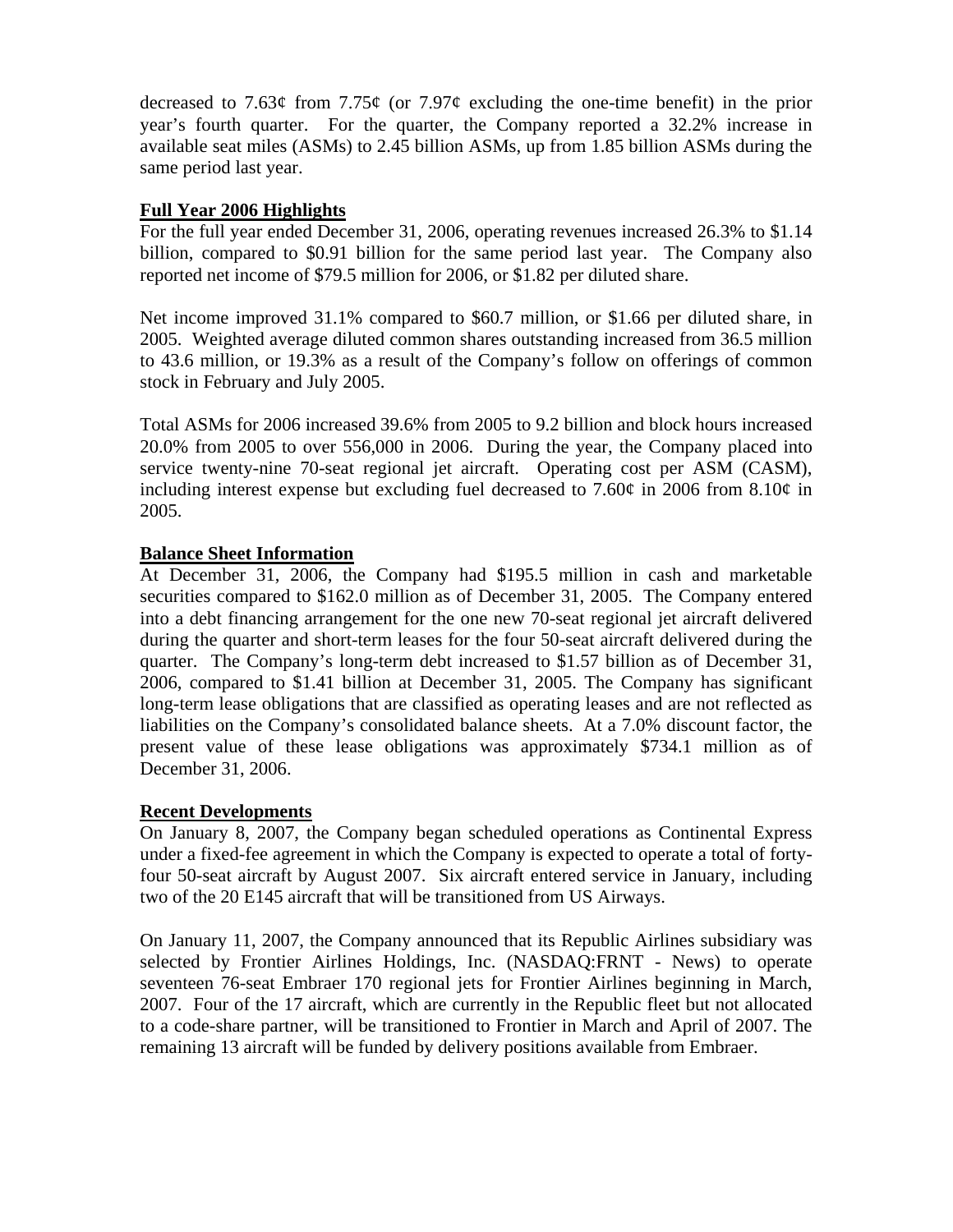# **Corporate Information**

Republic Airways Holdings, based in Indianapolis, Indiana is an airline holding company that owns Chautauqua Airlines, Republic Airlines and Shuttle America. The airlines offer scheduled passenger service on over 1,000 flights daily to 89 cities in 35 states, Canada and Mexico through airline services agreements with five U.S. airlines. All of the airlines' flights are operated under its airline partner brand, such as AmericanConnection, Continental Express, Delta Connection, United Express and US Airways Express. The airlines currently employ approximately 3,700 aviation professionals and operate 175 regional jets. For more in-depth information on Republic Airways please visit our website at www.rjet.com

The Company will conduct a telephone briefing to discuss its fourth quarter results tomorrow morning at 11:00 a.m. EST. A live Webcast of this briefing will be available online at www.rjet.com - investor relations. This call is being webcast by Thomson/CCBN and can be accessed at Republic Airways Holdings website at www.rjet.com. For those wishing to participate please call 866-356-4279 and for international calls please dial 617-597-5394, the password is 38285208. To listen to a telephone replay of the webcast please call 888-286-8010 and the password is 96524105. For international telephone replay please call 617-801-6888 and use the same password. The replay will be available February 15, 2007 at 1:00 pm till 12:00 pm February 22, 2007.

# **Additional Information**

In addition to historical information, this release contains forward-looking statements. Republic Airways may, from time-to-time, make written or oral forward-looking statements within the meaning of the Private Securities Litigation Reform Act of 1995. Such statements encompass Republic Airways' beliefs, expectations, hopes or intentions regarding future events. Words such as "expects," "intends," "believes," "anticipates," "should," "likely" and similar expressions identify forward-looking statements. All forward-looking statements included in this release are made as of the date hereof and are based on information available to Republic Airways as of such date. Republic Airways assumes no obligation to update any forward-looking statement. Actual results may vary, and may vary materially, from those anticipated, estimated, projected or expected for a number of reasons, including, among others, the risk factors disclosed in the Company's most recent filing with the Securities and Exchange Commission.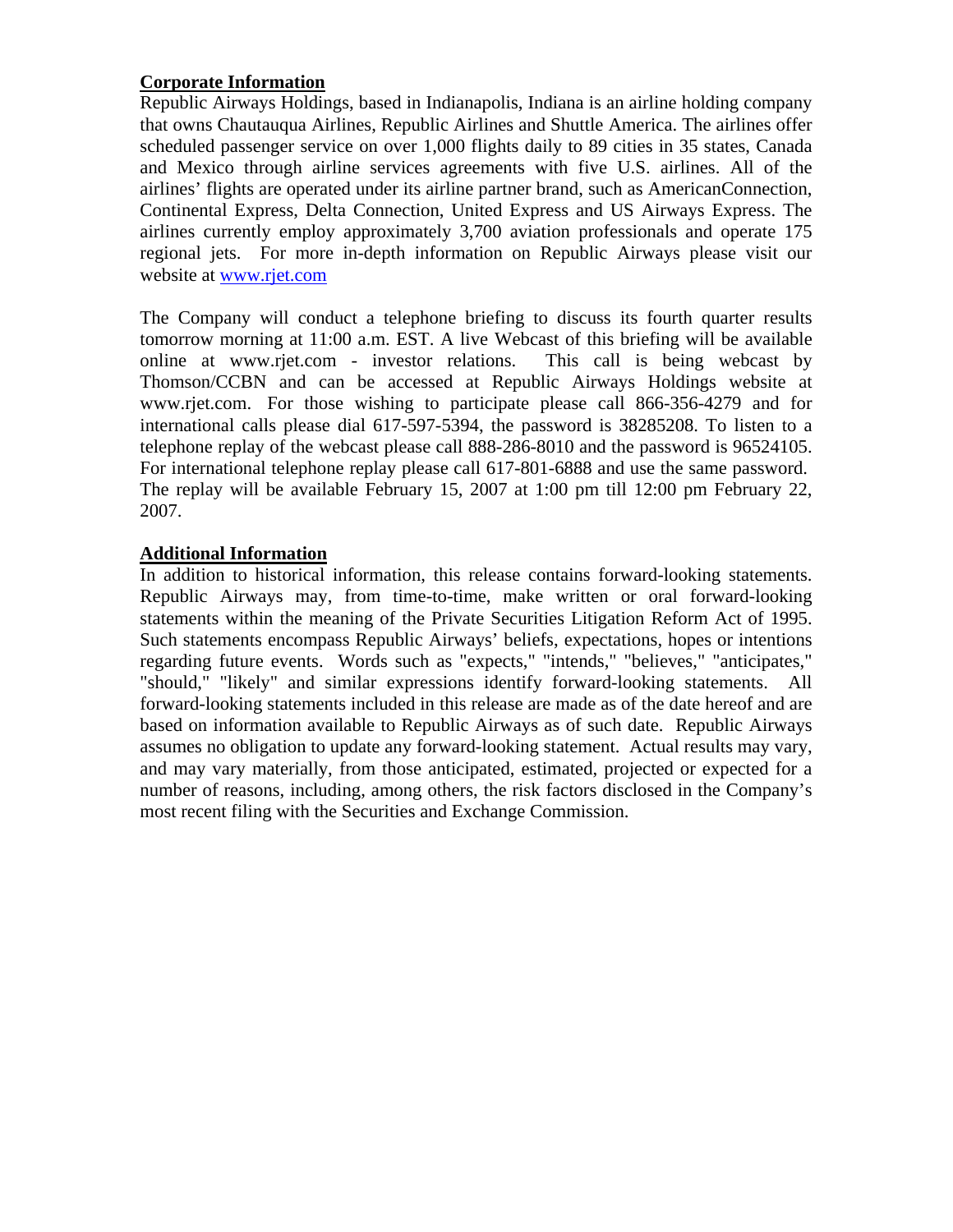# **REPUBLIC AIRWAYS HOLDINGS INC. AND SUBSIDIARIES CONSOLIDATED STATEMENTS OF INCOME (Dollars and Shares in Thousands, Except per Share Amounts)**

**(Unaudited)** 

| <b>Financial Highlights</b>    | Three Months Ended December 31, |           |      |           |           | Twelve Months Ended December 31, |           |      |           |          |
|--------------------------------|---------------------------------|-----------|------|-----------|-----------|----------------------------------|-----------|------|-----------|----------|
|                                | 2006                            |           | 2005 |           | Change    | 2006                             |           | 2005 |           | Change   |
| OPERATING REVENUES             |                                 |           |      |           |           |                                  |           |      |           |          |
| Passenger                      | \$                              | 289,306   | \$   | 240,504   | 20.3%     | \$                               | 1,118,226 | \$   | 883,906   | 26.5%    |
| Other                          |                                 | 5,983     |      | 11,272    | $-46.9%$  |                                  | 24,852    |      | 21,115    | 17.7%    |
| Total operating revenues       |                                 | 295,289   |      | 251,776   | 17.3%     |                                  | 1,143,078 |      | 905,021   | 26.3%    |
| <b>OPERATING EXPENSES</b>      |                                 |           |      |           |           |                                  |           |      |           |          |
| Wages and benefits             |                                 | 45,328    |      | 38,344    | 18.2%     |                                  | 175,483   |      | 143,826   | 22.0%    |
| Aircraft fuel                  |                                 | 77,074    |      | 79,383    | $-2.9%$   |                                  | 325,500   |      | 278,923   | 16.7%    |
| Landing fees                   |                                 | 11,528    |      | 7,415     | 55.5%     |                                  | 41,993    |      | 30,376    | 38.2%    |
| Aircraft and engine rent       |                                 | 24,897    |      | 20,217    | 23.1%     |                                  | 94,773    |      | 77,725    | 21.9%    |
| Maintenance and repair         |                                 | 29,342    |      | 19,901    | 47.4%     |                                  | 105,198   |      | 76,481    | 37.5%    |
| Insurance and taxes            |                                 | 3,672     |      | 3,638     | 0.9%      |                                  | 17,652    |      | 16,117    | 9.5%     |
| Depreciation and amortization  |                                 | 24,906    |      | 20,933    | 19.0%     |                                  | 92,228    |      | 64,877    | 42.2%    |
| Impairment                     |                                 |           |      | (4,218)   | <b>NM</b> |                                  | (2,050)   |      | (4,218)   | $-51.4%$ |
| Other                          |                                 | 22,980    |      | 16,378    | 40.3%     |                                  | 79,708    |      | 62,195    | 28.2%    |
| Total operating expenses       |                                 | 239,727   |      | 201,991   | 18.7%     |                                  | 930,485   |      | 746,302   | 24.7%    |
| <b>OPERATING INCOME</b>        |                                 | 55,562    |      | 49,785    | 11.6%     |                                  | 212,593   |      | 158,719   | 33.9%    |
| OTHER INCOME (EXPENSE)         |                                 |           |      |           |           |                                  |           |      |           |          |
| Interest expense               |                                 | (24, 356) |      | (21, 038) | 15.8%     |                                  | (91, 128) |      | (63, 546) | 43.4%    |
| Other income                   |                                 | 2,697     |      | 1,818     | 48.3%     |                                  | 9,944     |      | 5,002     | 98.8%    |
| Total other income (expense)   |                                 | (21, 659) |      | (19,220)  | 12.7%     |                                  | (81, 184) |      | (58, 544) | 38.7%    |
| INCOME BEFORE INCOME TAXES     |                                 | 33,903    |      | 30,565    | 10.9%     |                                  | 131,409   |      | 100,175   | 31.2%    |
| <b>INCOME TAX EXPENSE</b>      |                                 | 13,480    |      | 12,103    | 11.4%     |                                  | 51,899    |      | 39,521    | 31.3%    |
| <b>NET INCOME</b>              |                                 | 20,423    |      | 18,462    | 10.6%     |                                  | 79,510    |      | 60,654    | 31.1%    |
| PER SHARE, BASIC               | \$                              | 0.48      | \$   | 0.44      | 9.1%      | \$                               | 1.89      | \$   | 1.69      | 11.8%    |
| PER SHARE, DILUTED             | \$                              | 0.46      | \$   | 0.43      | 7.0%      | \$                               | 1.82      | \$   | 1.66      | 9.6%     |
| Weighted Average Common Shares |                                 |           |      |           |           |                                  |           |      |           |          |
| Basic                          |                                 | 42,606    |      | 41,696    | 2.2%      |                                  | 42,150    |      | 35,854    | 17.6%    |
| Diluted                        |                                 | 43,949    |      | 42,916    | 2.4%      |                                  | 43,616    |      | 36,548    | 19.3%    |